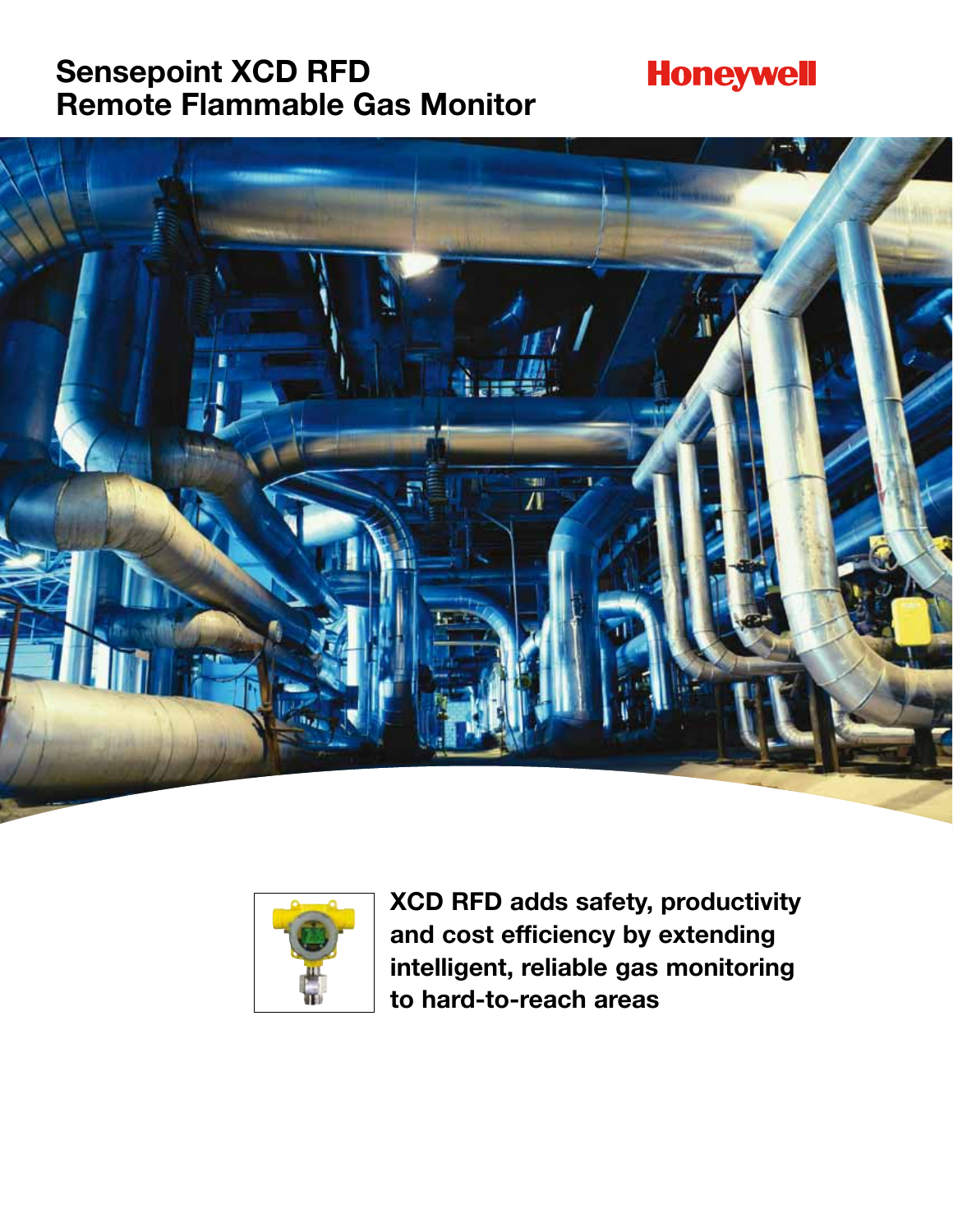# **Sensepoint XCD RFD: Remote Flammable Detection**



### **High Value Sensing Technology**

- Poison-resistant catalytic bead sensors offer reliable, long-lasting sensing life in an explosion-proof assembly
- Low power consumption, reducing cost of ownership
- Accurate detection with fast response

### **Easy-Mount Utility**

- Mount transmitter in easy to access area even if sensor is located in difficult or restricted access area
- Mount sensor up to 100 feet from transmitter
- Mounting hardware available for pipe, duct and junction box installations

### **Easy to Use**

- Easy to read tri-color backlit display with digits, bar graph and icons
- Fully configurable via non-intrusive magnetic switches
- Selectable sink or source 4-20mA output
- Auto-inhibit during maintenance prevents false alarms

### **Cost Effective**

- Common transmitter platform: monitor full range of flammable gases
- Longer sensor life compared to electrochemical sensors
- Simple operation cuts training costs
- Reduced spares and stock costs
- Non-intrusive, one-man operation reduces maintenance cost • Optional Modbus adds diagnostic
- capabilities and advanced intelligence to further reduce costs

### **Sensepoint XCD RFD is your most flexible, practical choice for remote flammable gas monitoring in Class I Division 1 areas.**

XCD RFD adds safety, productivity and cost efficiency to an operation by extending intelligent, simplified gas monitoring to hard-to-reach areas. XCD's inherent flexibility (through its modular product design and remote monitoring options) is stretched further to help make an operation run more smoothly and easily, adding bottom line value on top of state-of-the-art safety benefits.

You can mount the sensor up to 100 feet away from the transmitter, so even the most hard-to-access areas can be monitored and protected. What's more, XCD RFD tells you—at a glance—whether your equipment is operating properly and keeping you safe. You get continuous, long-term value by conveying accurate gas readings through a rugged, reliable sensing technology, a hallmark of Honeywell. XCD RFD saves you money over the life of your monitoring system.

|     | <b>Industry</b>                               | <b>Specific Area</b>                                           |
|-----|-----------------------------------------------|----------------------------------------------------------------|
|     | <b>Refineries</b>                             | • Oil & Gas<br>• Petrochemical                                 |
|     | Commercial<br><b>Buildings</b>                | • Mechanical Rooms<br>• Warehouses                             |
|     | Transportation                                | • Bus terminals<br>• Loading docks                             |
|     | Laboratories                                  | • Fume hoods<br>• Gas storage                                  |
| - 4 | <b>Waste Water</b><br><b>Treatment Plants</b> | • Digesters<br>$\bullet$ H <sub>2</sub> S scrubbers<br>• Pumps |
|     | <b>Utilities</b>                              | • Coal silos<br>• Turbines<br>• Compressors                    |

### **APPLICATIONS GUIDE**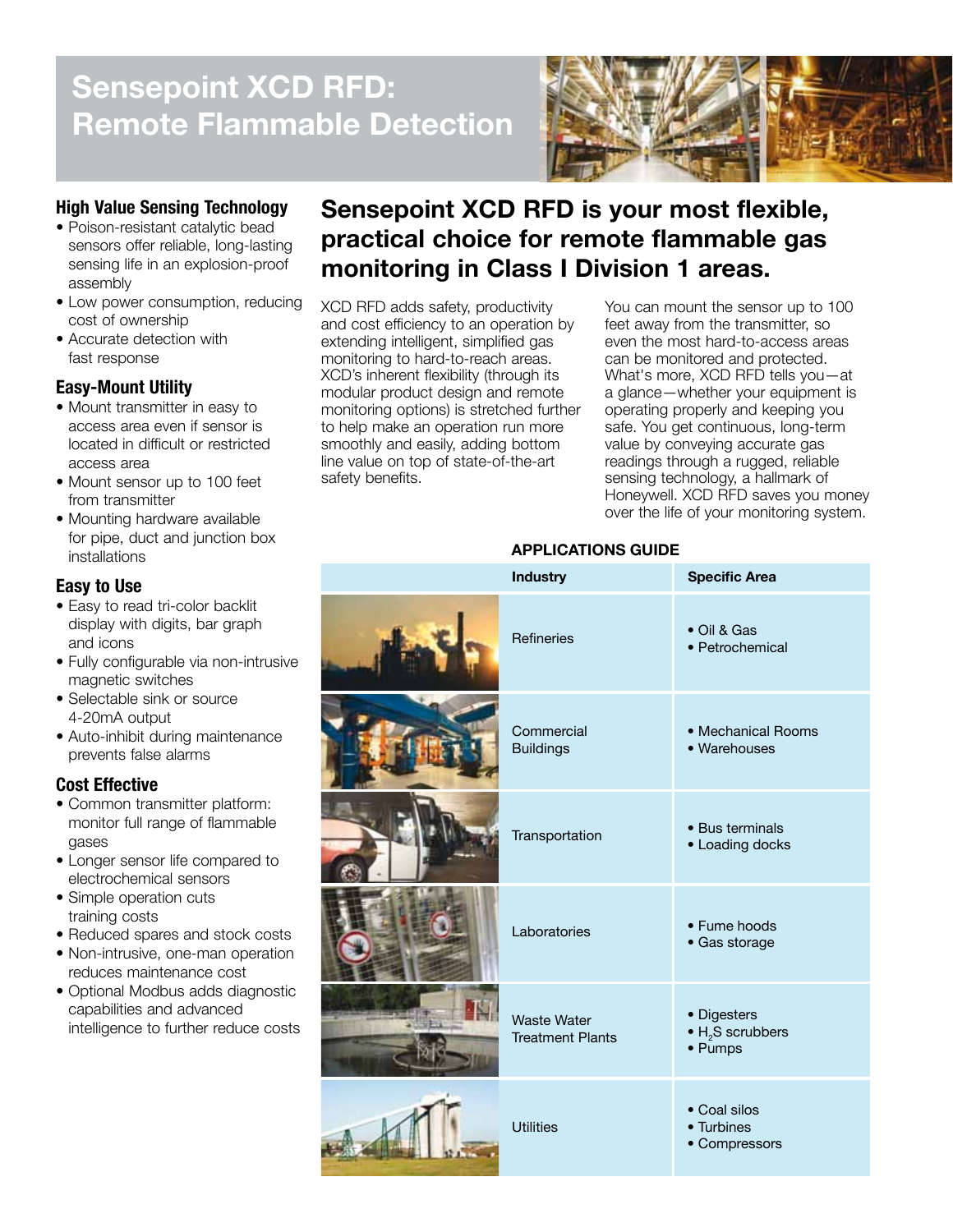## **Sensepoint XCD RFD: Remote Flammable Detection**



### **Unrivalled Installation and Maintenance Ease**

Mount Sensepoint XCD RFD in ducts or on pipes, near ground-level for propane or ceiling-level for methane detection—whatever the situation requiires. The transmitter includes two programmable alarm/fault relays as well as an industry standard 4-20mA output. Calibration and relay operation of the transmitter may be adjusted via the transmitters' backlit LCD. Outputs are automatically inhibited during adjustment thereby reducing the risk of false alarm at the control panel during maintenance. One-man, non-intrusive maintenance speeds and simplifies life on the job.



### **Check to learn how to make your operation run better—that is to say, smarter, with optional Modbus.**



6<br>6<br>3

Methane **6 7**

**Butane** 

Hydrogen **6 6**

Obtain more intelligent data, pulled from difficult-to-access areas.

Extend the range of gas monitoring through a singleplatform unit that can detect flammable gases.

Respond faster to gas threats at the Lower Explosive Limit (LEL).

Pull more intelligence from the unit, so you can  $\checkmark$  schedule maintenance appropriately, getting the isolation single intervalse from the first time. job done right the first time.

Propane 3

**Pentane** 

**Ethylene** 

 $\begin{array}{c}\n 3 \\
 2 \\
 4\n \end{array}$ 

 $\begin{array}{c}\n5 \\
4 \\
6\n\end{array}$ 

**705 sensor 705HT sensor**

**Virtually All Flammable Gases**<br> **Star Gas Rating Chart**<br> **Star Gas Rating Chart**<br> **are Detectable by XCD RFD!**<br>
Well has created a Star Rating tool to<br>
the relative response of a catalytic<br> **are Star 705 sensor** 705HT sen Honeywell has created a Star Rating tool to indicate the relative response of a catalytic sensor to a flammable gas. The response of the sensor is compared to the response of the same sensor to Hydrogen. For more information please contact Honeywell Analytics at analytics.industrial.sales@honeywell.com.

### **Safety at a Glance!**

Sensepoint XCD uses three instantly recognizable 'traffic light' colors to indicate its status. The large tri-color backlit LCD is steady green to indicate normal operation, flashes yellow to indicate a fault/ warning and flashes red to indicate an alarm. This allows anyone in the area to clearly see at a glance the status of any detector. This can be particularly useful to identify detector status if the detector is located in a difficult to access area or if a number of



 $\begin{array}{c|c}\n6 & 7 \\
4 & 4\n\end{array}$ 

**705 sensor 705HT sensor**